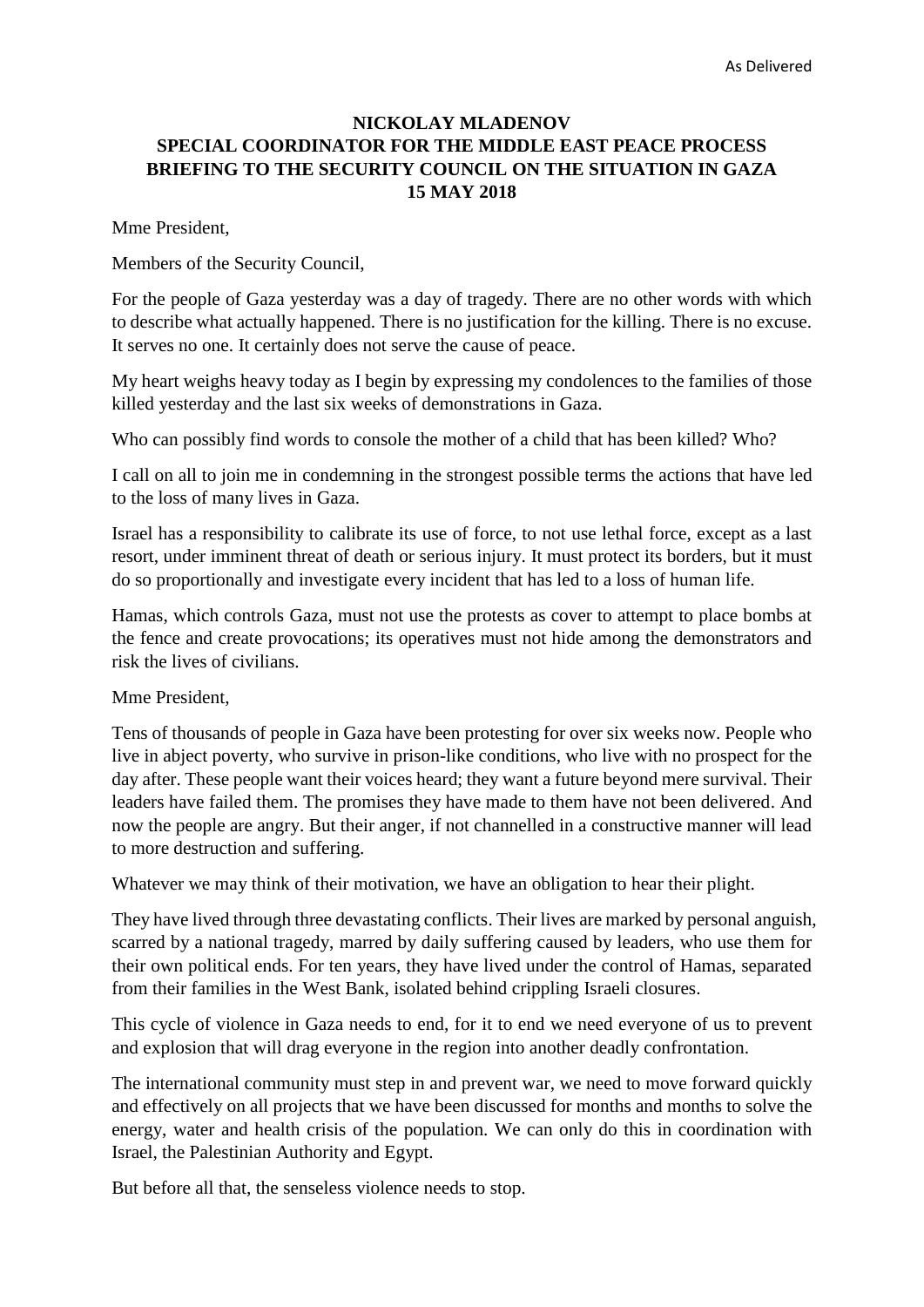Mme President,

Yesterday, an estimated 35,000 people participated in demonstrations in Gaza and hundreds in the West Bank cities of Ramallah, Bethlehem, Hebron, Jericho, Nablus, and in East Jerusalem -- all part of the "Great March of Return", as well as in protest of the relocation of the United States Embassy from Tel Aviv to Jerusalem. While no fatalities were reported in the West Bank, where limited clashes took place between demonstrators and Israeli security forces at several checkpoints, the situation in Gaza deteriorated throughout the day, particularly along the perimeter fence.

According to various reports at least 60 people were killed throughout yesterday, including six children, and more than 1,300 were reportedly injured by live ammunition and rubber bullets. One Israeli soldier was wounded and taken to hospital for treatment.

Since the beginning of the protests on March 30th, over one hundred people have been killed, including thirteen children, over half of whom yesterday alone. This constituted the bloodiest day in Gaza, with the highest death and injury toll, since the conflict of 2014.

Hamas and Islamic Jihad have acknowledged that among those killed were members of their organizations, and the Israeli Defense Forces claims that at least 24 had links to militant activities.

Under cover of the protests Hamas and other militants have also engaged in violent and provocative acts, including the placing of improvised explosive devices (IEDs) at the perimeter fence and other attempts to breach it with the intent of perpetrating attacks. According to UNDSS, at least one IED reportedly detonated against an IDF vehicle during an incursion. Eighteen airstrikes and eight shelling incidents were also carried out by the Israeli security forces on 26 Hamas targets in retaliation for what Israel has classified as violent acts.

Mme President,

Against this backdrop, hospitals in Gaza report an unfolding crisis of essential medical supplies, drugs and equipment needed to treat the injured. The UN Humanitarian Coordinator, who is currently in Gaza, yesterday visited Shifa Hospital, where there is a shortage of beds for the number of wounded arriving from the protests at the fence. He witnessed first-hand patients being brought in on stretchers and left in the hospital's courtyard, which was being used as a triage area.

I appeal to Israel, to Egypt, to the Palestinian authorities, to facilitate the exit from Gaza of the seriously wounded for medical treatment and I welcome steps reportedly taken in this direction by Egypt.

## Mme President,

I would like to take this opportunity to salute the bravery of the medical staff who continue to put their own lives at risk, such as those working for the Palestinian Red Crescent Society, who have endured casualties of their own. I am deeply saddened to note the death of another health worker yesterday during the demonstrations and I reiterate the inviolability under international law of health facilities and medical personnel. Journalists have also been among those injured in yesterday's demonstrations.